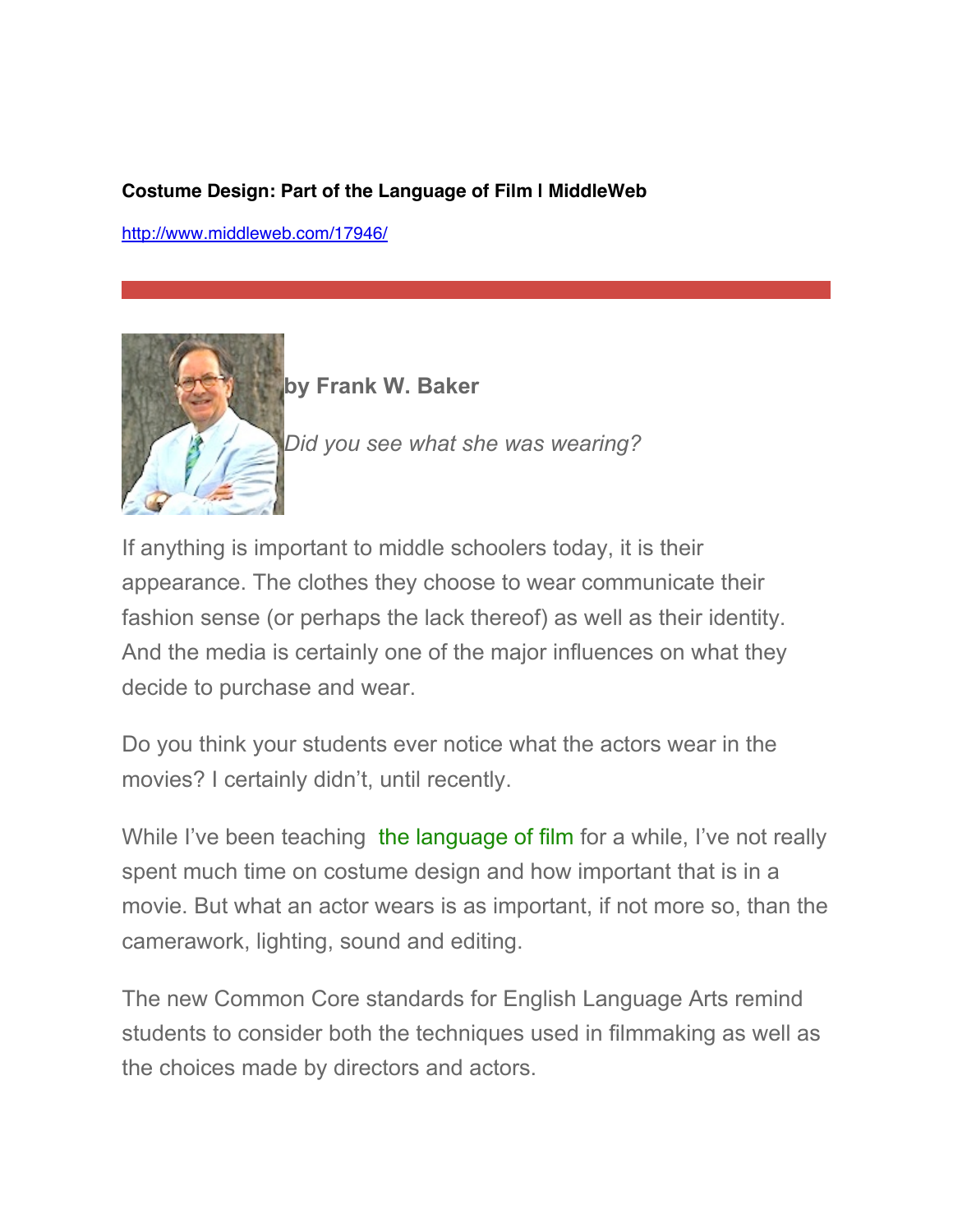Costumes certainly fall within these areas. Drama and theatre teachers, as well as their students, must certainly study costumes. As Oscar winning director/producer Martin Scorcese says, in many movies "costume is character."

Costume designers for motion pictures say it is the clothes that help not only tell the story, but also communicate the setting and bring a character to life. What would Dorothy be without her red slippers; Indiana Jones without his fedora and whip; Audrey Hepburn without that hat?



*My Fair Lady*

## A growing awareness of costume design

For most of motion picture history, the people responsible for how actors look on camera were among the unsung heroes of filmmaking. But in recent years, that's changed.

A new exhibit, Hollywood Costume, is set to open in early October in Los Angeles. And one of its goals is to give film fans a chance to get up-close-and-personal with some clothes worn by famous characters in film, as well as learn more about costume design decisions.

Iconic fantasy, sci-fi, and superhero costumes will also be on view, from films including *Harry Potter and the Half-Blood Princ*e (Jany Temime, 2009), *The Twilight Saga: New Moon* (Tish Monaghan, 2009), *Terminator 3: Rise of the Machines* (April Ferry, 2003) and *Bram*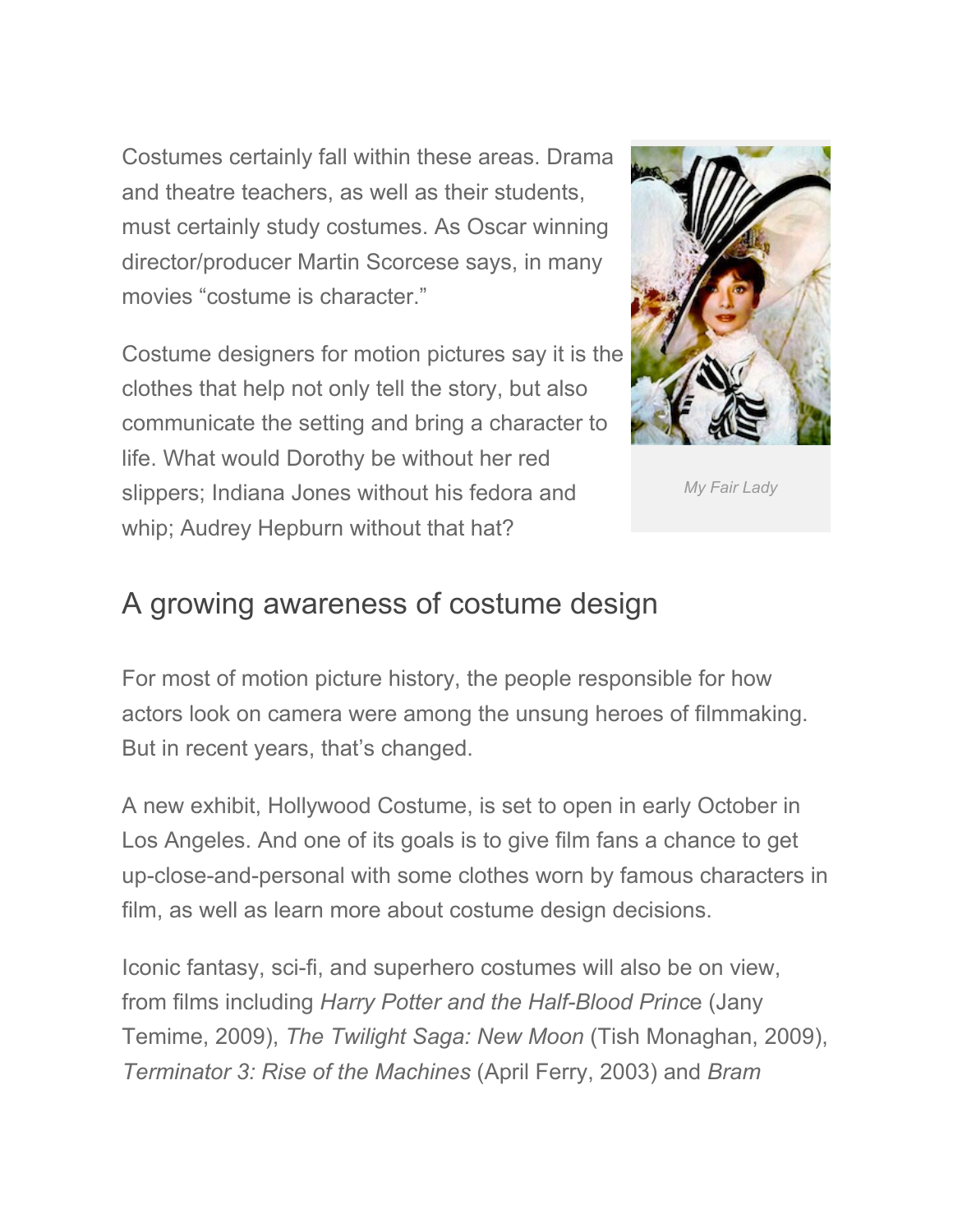*Stoker's Dracula* (Eiko Ishioka, 1992). (Learn more about the exhibit in this detailed Oscars [press release.](http://www.oscars.org/press/pressreleases/2014/20140708.html))

And behind those clothes are costume designers, who have their very own category in the Academy Awards.

If you're a fan of the movie awards, you may (or may not) recall the following films which took home the OSCAR for best costume in the past several years. (Under each image, I've added the names of the award-winning costume designers.)



*Bram Stoker's Dracula*

One teaching suggestion here would be for your students to conduct research into one of the designers listed below, or the designer behind one of their favorite films. ( The Internet Movie Database is a great resource for locating film credits. And you'll find a complete list of Oscar winners for costume design [at this Wikipedia entry.](http://en.wikipedia.org/wiki/Academy_Award_for_Best_Costume_Design))

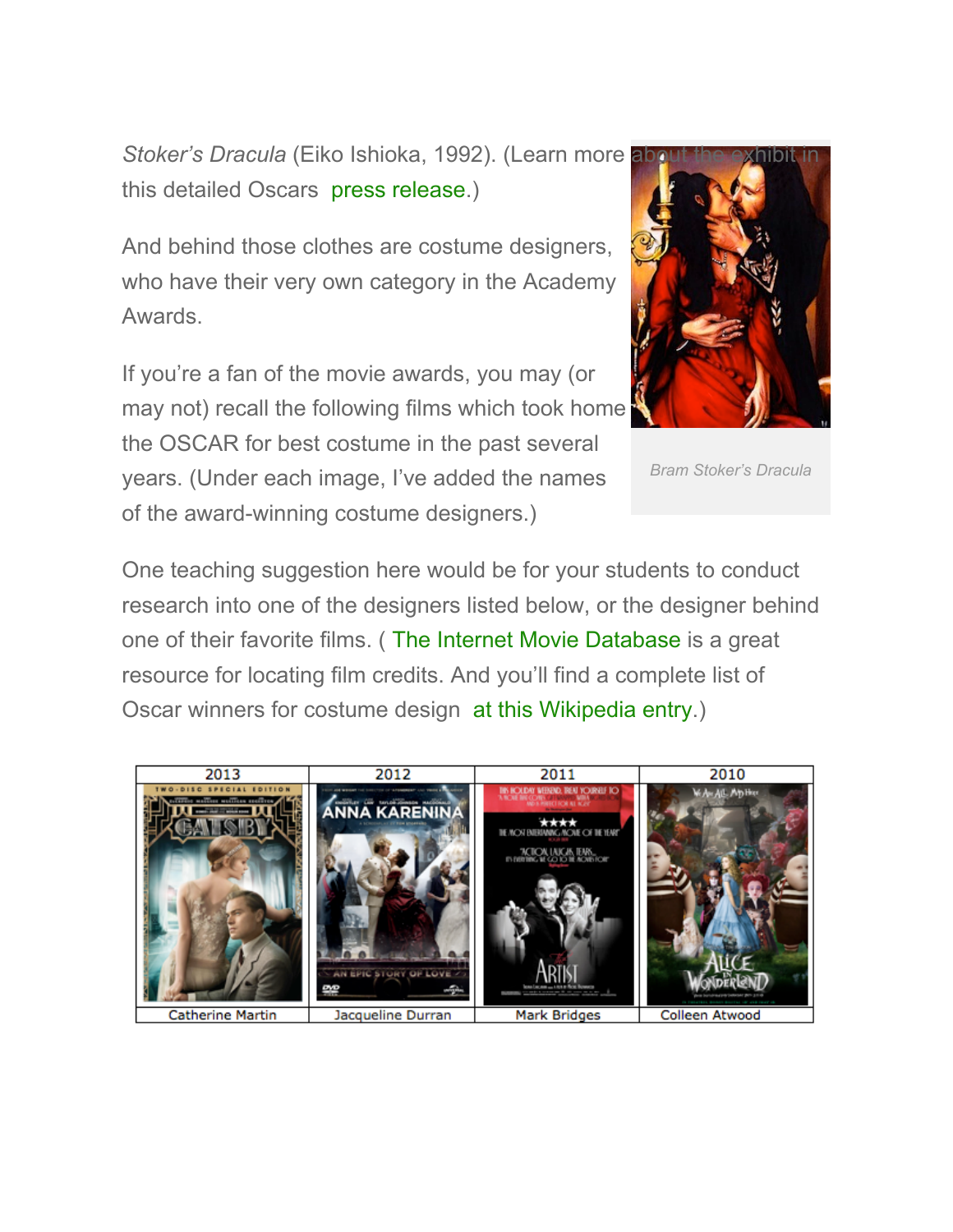Undoubtedly, Hollywood's most well-known costume designer was Edith Head. She has been honored with eight Academy Awards (a record), starting with *The Heiress* (1949) and ending with *The Sting* (1974). And she was the subject of a parody. Animators for the 2004 Pixar movie *The Incredibles* paid homage to by creating the character Edna Mode.



Source: www.imgur.com

If you're looking for a concise biography of Edith Head and her work in Hollywood, take a look at the video posted [here.](https://www.youtube.com/watch?v=iYkdf3IGs38) The book *Edith [Head: The 50 Year Career of Hollywood's Greatest Costume](http://www.runningpress.com/book/hardcover/edith-head/9780762438051) Designer* might also be worth adding to your school library's collection.

## Costume Resources & Teaching Suggestions

Websites like [Clothes on Film](http://clothesonfilm.com/) and *Entertainment Weekly Magazine*'s column [Wardrobe Notes](http://popstyle.ew.com/tag/wardrobe-notes/) can be valuable teaching resources for helping students to appreciate the process and people behind dressing actors for film roles.

So how can teachers help their students better appreciate and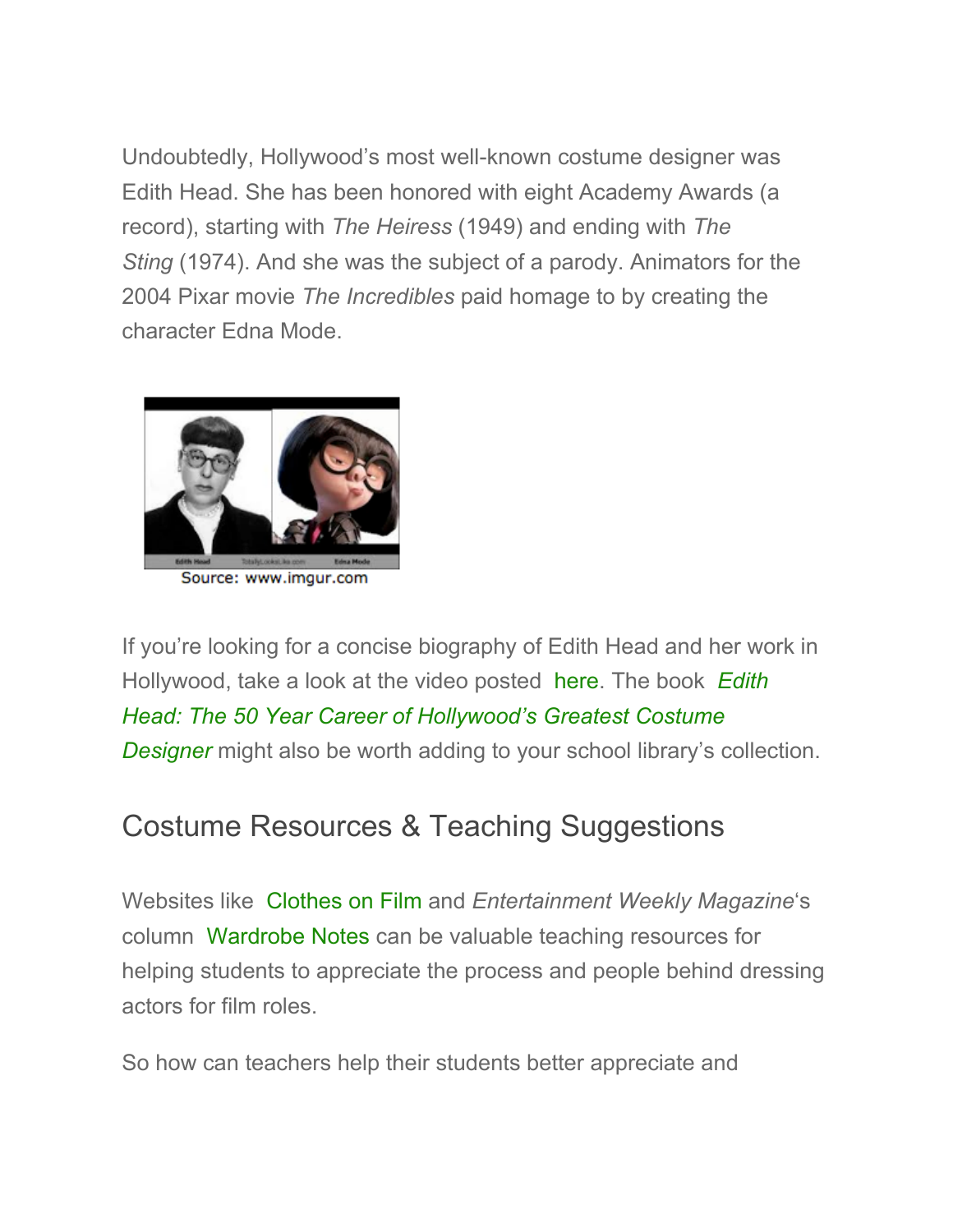recognize costume design when using film in the classroom? The following questions could be used as a starting guide:

1. What's your favorite film and what do you recall about the characters' costumes?

2. Why do you think we seldom notice costumes when viewing films?

3. How do costumes reflect the time period the film was made?

4. Are there times when the costume overshadows the actor wearing it?



*Edith Head design for Grace Kelly (Rear Window)*

5. What makes a costume memorable?

The next time you watch a movie, in the theatre, at home, or on some other device, take time to notice what the actors are wearing.

It's not hard to see that helping students build awareness of what an actor or character wears in a movie is part of those "critical viewing skills" we want students to have and appreciate.

*Frank W. Baker is a media literacy education consultant and the author of three books, including Media Literacy In the K-12 [Classroom \(ISTE, 2012\). He contributed two chapters to](http://www.iste.org/store/product?ID=2110) [Mastering](http://www.solution-tree.com/products/mastering-media-literacy.html)*